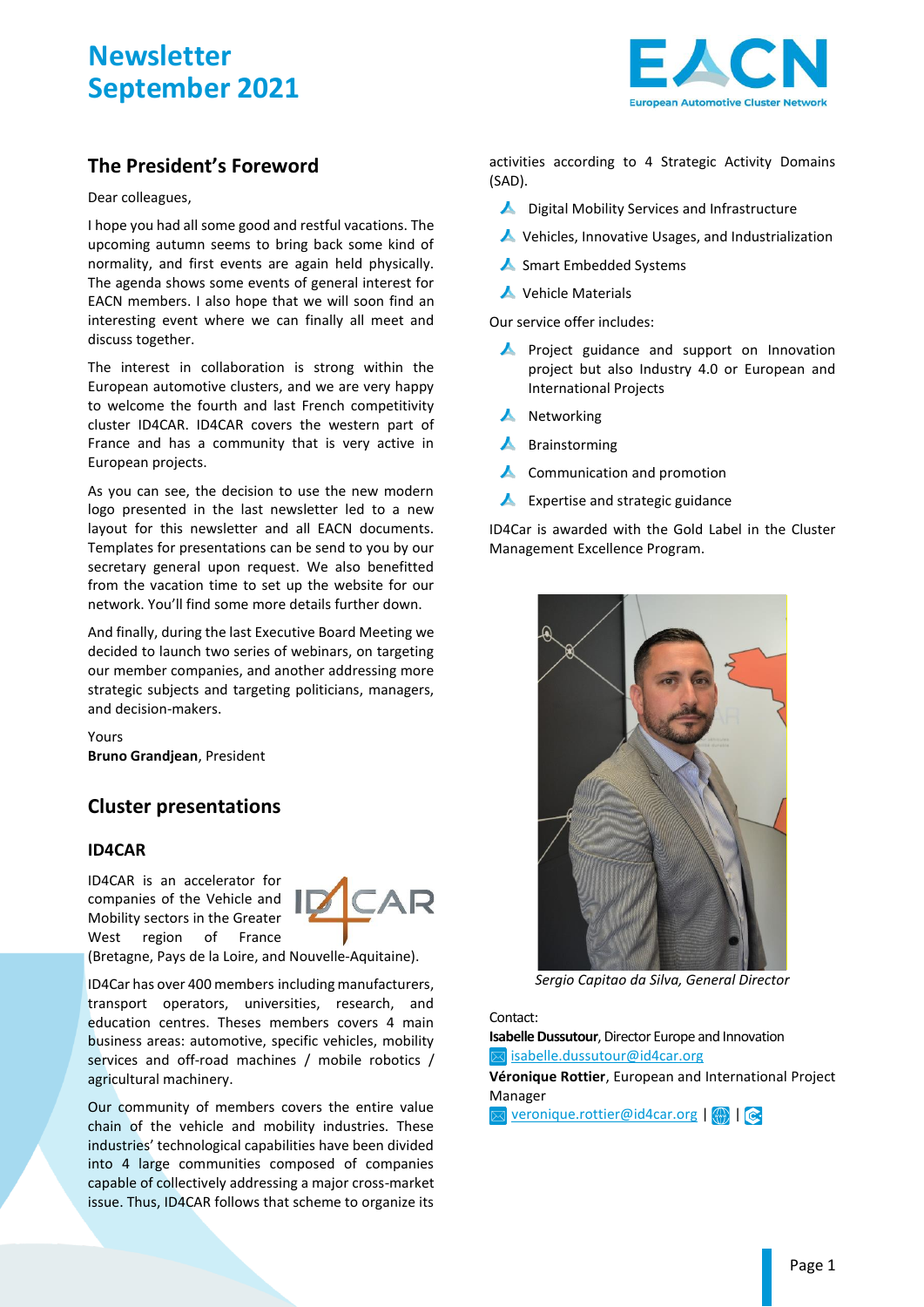

#### **Mobinov :: Cluster Automóvel Portugal**

MOBINOV - Automotive Cluster Association was founded in 2016, to promote the convergence of various players in the national automotive industry,



including global manufacturers suppliers, associations and knowledge centres and universities, in order to transform Portugal in a competitive and recognized Automotive Industry in terms of the development of technological solutions and the industrialization of components, modules, systems and vehicles.



*Fernando Machado, Mobinov's Executive Director*

Our Mission is to promote a sustainable growth and competitiveness of the national automotive industry through greater cooperation and coordination between companies, associations, public administration bodies and SCTN entities.

The main goals are the reinforcement of the competitiveness of the automotive sector, the promotion and the increase of exports and its internationalization, and the preparation of a new cycle of the automotive industry on a trajectory for the "car as a service", and other automotive global trends.

#### Contact:

**Fernando Machado**, Executive Director  $\boxtimes$  [fernando.machado@mobinov.pt](mailto:fernando.machado@mobinov.pt)|  $\textcircled{\tiny{A}}$  |  $\textcircled{\tiny{B}}$ 

### **Eskişehir Chamber of Industry - Automotive Cluster (ECI-AC)**

The Automotive Cluster of Eskişehir Chamber of Industry (ECI-AC) was established in April 2018 by



companies operating in the sector, representatives of institutions providing training and education and experts who contribute to the development of the industry.

ECI-AC is a legal initiative serving under Eskişehir Chamber of Industry as Eskişehir's primary organization devoted to automotive based economic development of the province. ECI-AC's mission is to promote the capacity in Eskişehir which will attract and help create businesses in innovative, high-growth industries relating to automotive. ECI-AC accomplishes this mission by focusing on SMEs in automobile industry or companies which have a capacity to be involved in the automotive supply chain. In collaboration with Eskişehir Chamber of Industry, Eskişehir Organized Industrial Zone, Anadolu University, Osmangazi University, Eskişehir Technical University, and other supplementary organisations in Eskişehir, ECI-AC helps improving Eskişehir's business climate for automotive industry thus ensuring the province's global competitiveness.



*Ismail Öztürk, Cluster Manager at ECI-AC*

The automotive industry has a fundamental history in Eskişehir and an important share in local economy. The number of member companies working on automotive industry is over 100, manufacturing of Trucks, Light Commercial Vehicles, Powertrains, Engine and Engine Parts, Shaft Bodies, Firefighting Vehicles, Rescue Vehicles, Car Lifting Jacks, Vehicle Door Lock Systems, Trailer, Trays, Seat Systems, Rims, Operator Cabins, Chassis, Axle Shaft, Back Gear Shaft and Automotive Parts. The total workforce of the automotive parts producers is almost 7.500 people, and the export number of related companies is over 500 M. Euro in Eskişehir.

ECI-AC ensures sustainable growth of the members based on value-added design, quality, R&D, innovation, production, and procurement processes that can compete globally, provides awareness raising solutions to automotive market for all demands.

Contact: **Ismail Öztürk**, Cluster Manager  $\boxtimes$  [ismail.ozturk@eso.org.tr](mailto:ismail.ozturk@eso.org.tr) |  $\textcircled{\tiny\textsf{m}}$  |  $\textcircled{\tiny\textsf{m}}$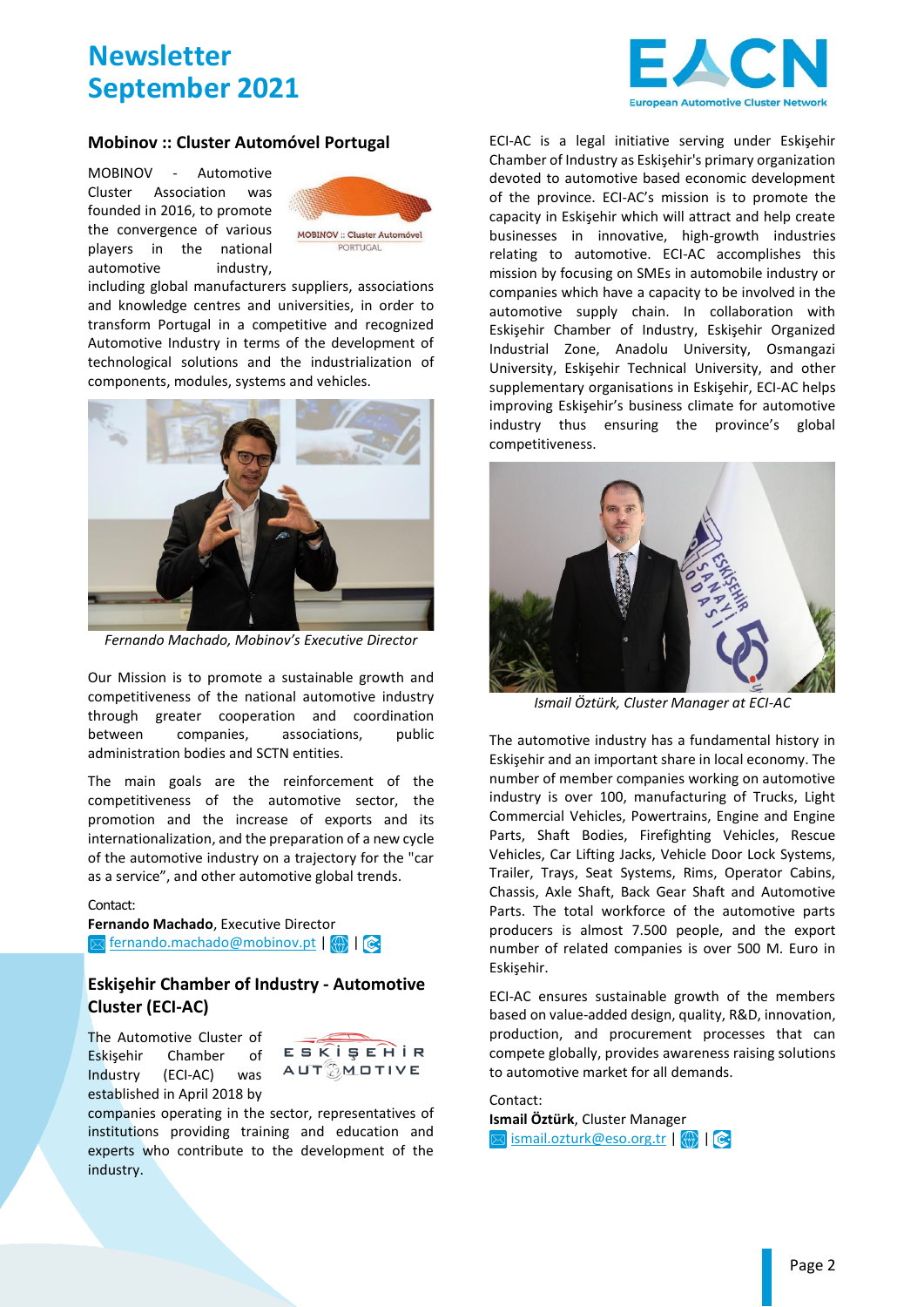## **Working groups**

If you are interested in collaborating within one of the five working groups and you are not yet involved, e.g. because you never got an invitation to the meetings, please contact directly the working group leader (with CC t[o sg@eacn-initiative.eu\)](mailto:sg@eacn-initiative.eu):

- **WG Industry 4.0 / Industrial Modernisation / Digitalisation:** [Paul Buttler,](mailto:pbutler@northeastautomotivealliance.com;%20sg@eacn-initiative.eu?subject=[EACN%20WG%20Industry%204.0]%20) NEAA Next meeting: 4 October 2021, 10h00
- **A** WG Supply Chain: [Patricia Solá,](mailto:patricia.sola@ceaga.com;%20sg@eacn-initiative.eu?subject=[EACN%20WG%20Supply%20Chain]%20) CEAGA
- **A** WG Skills & Competencies: **Patrick Dufour**, WFG Heilbronn
- **A** WG Mobility: [Aleksandar Šaranac](mailto:aleksandar.saranac@acserbia.org.rs;%20sg@eacn-initiative.eu?subject=[EACN%20WG%20Mobility]%20), AC Serbia Next meetings: 19 October, 14h00; 17 November, 14h00
- **WG Clean, connected & autonomous vehicle:**  [Vincent Le Meau,](mailto:vincent.le-meau@nextmove.fr;%20sg@eacn-initiative.eu?subject=[EACN%20WG%20CCAV]%20) NextMove

## **Members' lounge**

### **International Automotive Business Meeting**

**23-24 November 2021, Sosnowiec, Poland**



**The key event for the automotive industry in Central and Eastern Europe is back.**

IABM is an innovative automotive event like no other. IABM is organized by Katowice Special Economic Zone, Silesia Automotive & Advanced Manufacturing and the Italian Chamber of Commerce in Poland.

Each year, top automotive industry experts and professionals from Central and Eastern Europe and international guests come together in Poland to share best industry practices, promote innovative ideas and solutions, benchmark and network to build long-lasting industry relationships. This year we are back with a live event in Sosnowiec, Poland.

The International Automotive Business Meeting is an ideal opportunity to make business contacts and connect with esteemed industry leaders, buyers, and media. There are a few ways to enjoy business networking at this event.

- The **VIP BUYER programme** is a special networking project with Car manufacturers and selected Tier 1 and Tier 2 automotive companies interested in meeting new suppliers.
- The IABM match-making tool is designed to connect and help all participating companies to set up relevant 1-2-1 business meetings.



- $\blacktriangle$  The SBM is a speed-networking opportunity to build a network of contacts and acquire new business partners in the automotive industry-Networking Groups with companies matched with your preferences, 2 minutes to present your company at each session, Multiple sessions.
- A An elegant dinner taking place in the Sielecki Castel with stunning food, drinks, and light entertainment arranged in a cocktail-like setup, for ease of conversation and networking.
- **A** Espresso with IABM is a new and innovative video series concept designed and delivered exclusively by IABM event. In these stimulating on-camera interviews, we will discuss innovation & sustainability in the automotive industry, electric mobility and hydrogen.

Join us in person in Sosnowiec, Poland or across our social media channels and web side. Contact: [Ewa Dudzic-Widera,](mailto:edudzic@silesia-automotive.pl) SA&AM Register on: [www.iabmevent.com](http://www.iabmevent.com/)

### **AWARD – Scaling autonomous logistics**

The partners of the [AWARD project,](https://award-h2020.eu/) cofounded by the H2020 programme



of the European Union, and dedicated to the autonomous logistic chain held its first workshop on **Automation in Freight Transport & Logistics User requirements.** The replay is available here: <https://award-h2020.eu/index.php/workshop-1/>

The project also published a new scientific paper: "A quantitative Analysis of Point Clouds from Automotive Lidars Exposed to Artificial Rain and Fog". <https://www.mdpi.com/2073-4433/12/6/738>

# **The new EACN Website is online**

The new EACN Website has been designed using the new logo and colour scheme. It can be accessed via the link [www.eacn-initiative.eu/.](http://www.eacn-initiative.eu/) 

Currently, it includes the sections

- A **About us** (Homepage): Gives information about the network, the mission, and the vision. This section will get a subsection 'Join EACN' soon.
- **A** Members: A page with a map of all members as well as a minimum of data. There is explicitly no descriptive information as this is often changing and difficult to maintain up to date.
- $\blacktriangle$ **Projects**: This page is intended to the presentation of projects with three or more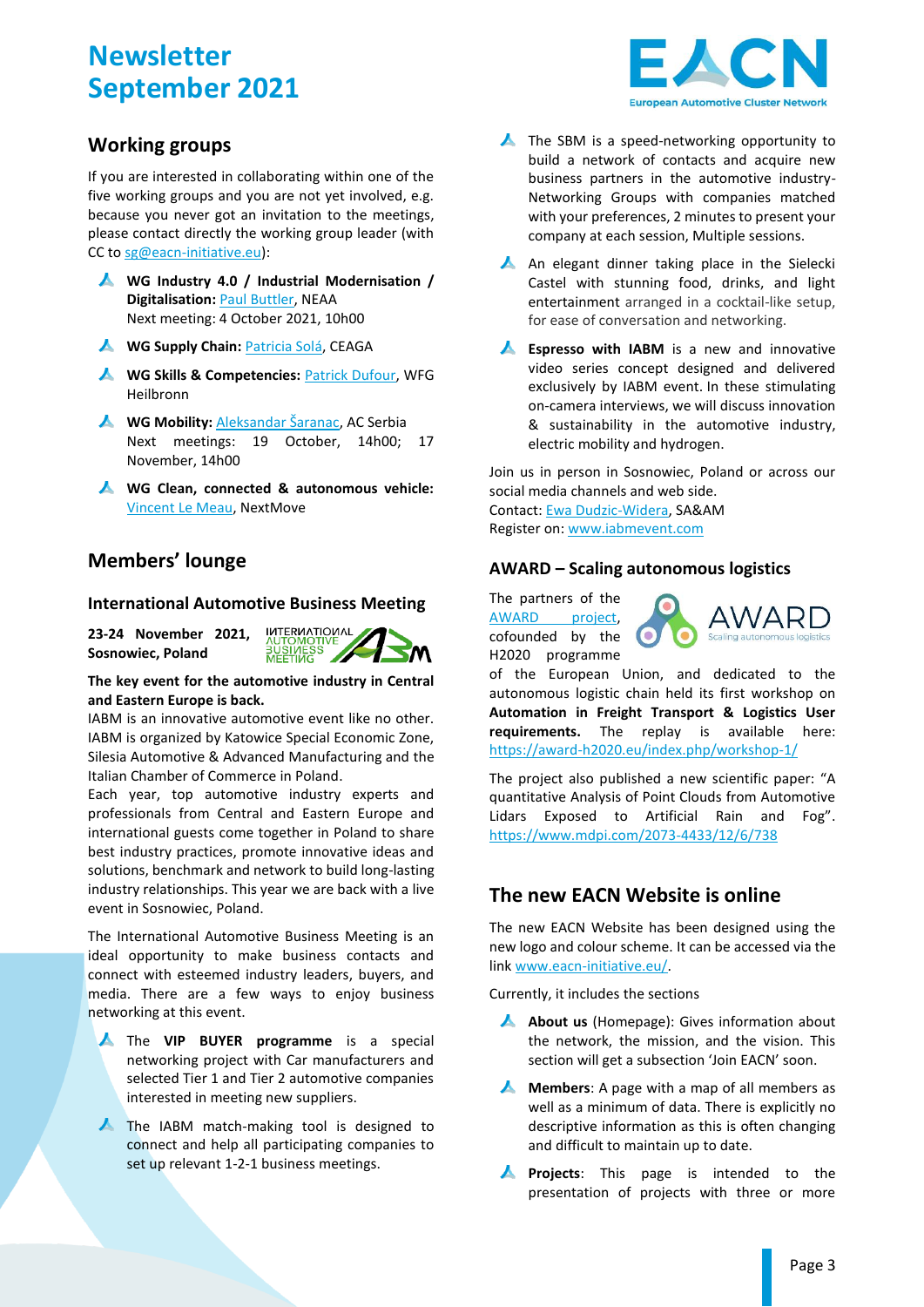**EACN** 



About us Members Projects Information Y Contact Q

### **The European Automotive Cluster Network EACN**



#### About us

The European Automotive Cluster Network EACN is

the leading network of clusters active in the fields of

automotive, transport and mobility in Europe. It has

been initiated in 2017 by eight clusters and grew to reach today 20 clusters from 11 European countries.

EACN represents more than 3.000 companies

covering the whole value chain. R&D institutions.

#### Our mission

EACN pursues three strategic objectives:

1. Strengthen competitiveness of the European automotive industry

2. Foster cooperation among member clusters

3. Boost transnational and international business and



EACN members. For instance, only the 'EACN for Joint Industrial Modernisation Investments' project is described. The static back-up page of this project has also been set up and can be accessed via the project section or directly at the address [https://escp-s3.eacn-initiative.eu/.](https://escp-s3.eacn-initiative.eu/)  Other projects with three or more EACN members in the consortium shall be added to highlight the dynamic of the network members.

**Information**: This section has two subsections. The first one shows 'News and Events'. In the second subsection, Download, interested persons can download the EACN logo as well as an information flyer.

**Contact:** A form to send an email.

**Please check your cluster's information** in the Member section and provide the SG with content for news and events.

### **EACN Webinars in preparation**

As decided by the Executive Board on 14 September, we start to prepare to sessions of webinars:

**EACN Strategic Webinars:** This series of webinars shall address topics of strategic general interest for clusters and the automotive industry including external highlevel speakers. The idea is to discuss and present solutions to the big strategic problems of the automotive industry. Target group: Managers, politicians, decision makers. Planned first webinar in November/December.

### **Latest News**

#### 26 August 2021

New identity, new website We're happy to announce that the new EACN website went online This comes together with Read more 15 July 2021

### Automotive Cluster of Slovenia joins

EACN Established in 2001 the Automotive Cluster of Slovenia joined the European Automotive Cluster Network in Read more